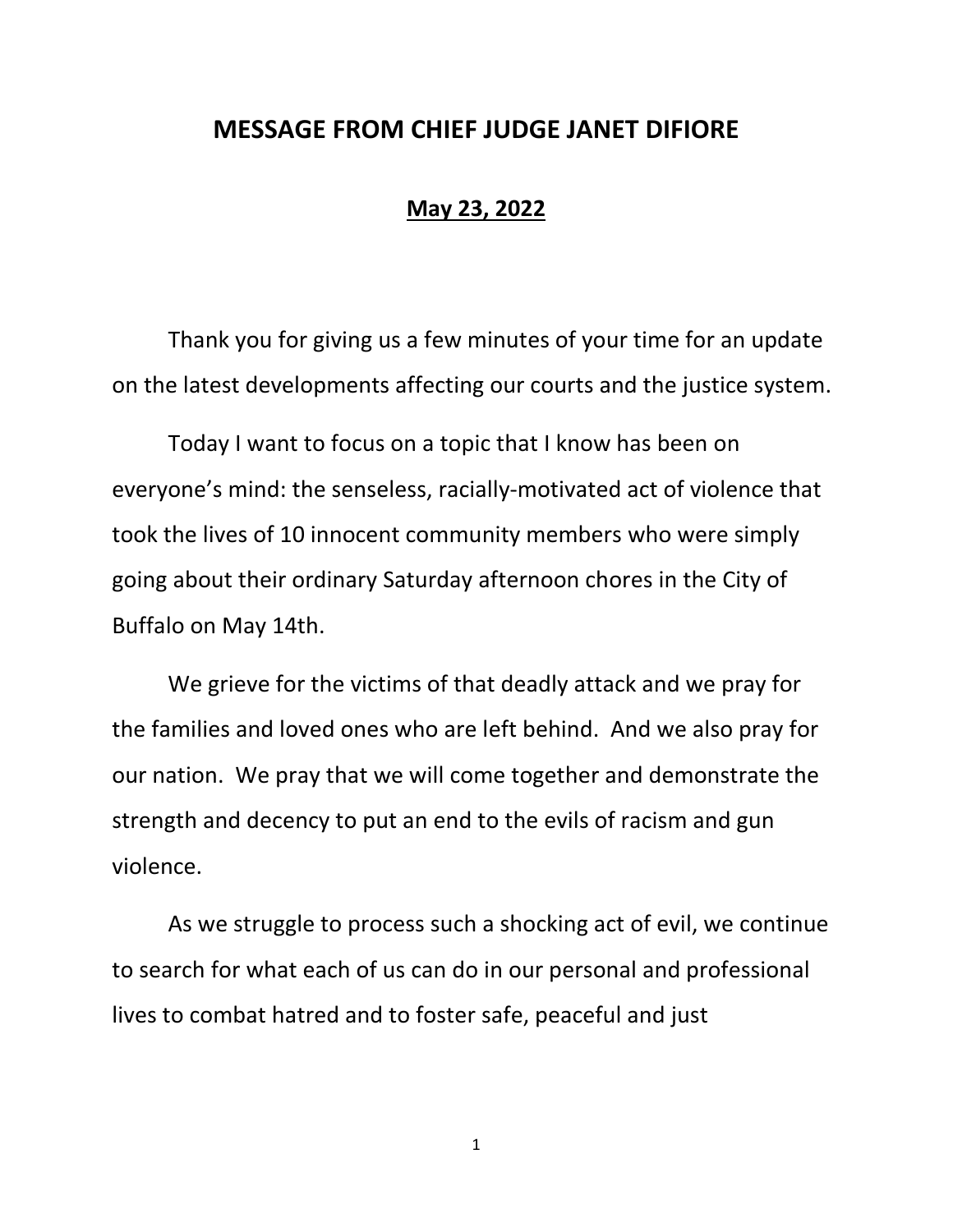communities for our families, our children and grandchildren and future generations.

One thing **must** be clear: in the face of the toxic currents of hate and inhumanity that undeniably exist here, and across the country, not only must our leaders stand against hate, but every one of us must work at every level, personal and professional, to achieve equity, kinship and inclusion for all.

And with that and, frankly, many other thoughts in mind, I want to draw your attention to an upcoming program: "Cultivating Leaders to Stand Against Hate," scheduled to take place on Tuesday, May 31st**,** from 6:00 to 7:30 p.m., in honor of "Asian American Pacific Islander Heritage Month."

This program, with its universal call for leadership against hate, was first conceived in response to the rise in violent attacks against Asian-Americans, and it comes at a time when we are yet again stunned by the murderous assault in Buffalo.

The program features a number of distinguished presenters, including keynote speaker Grace Meng, the first and only Asian-American member of Congress from New York State, who will share ideas and strategies for cultivating strong and inclusive leaders.

2